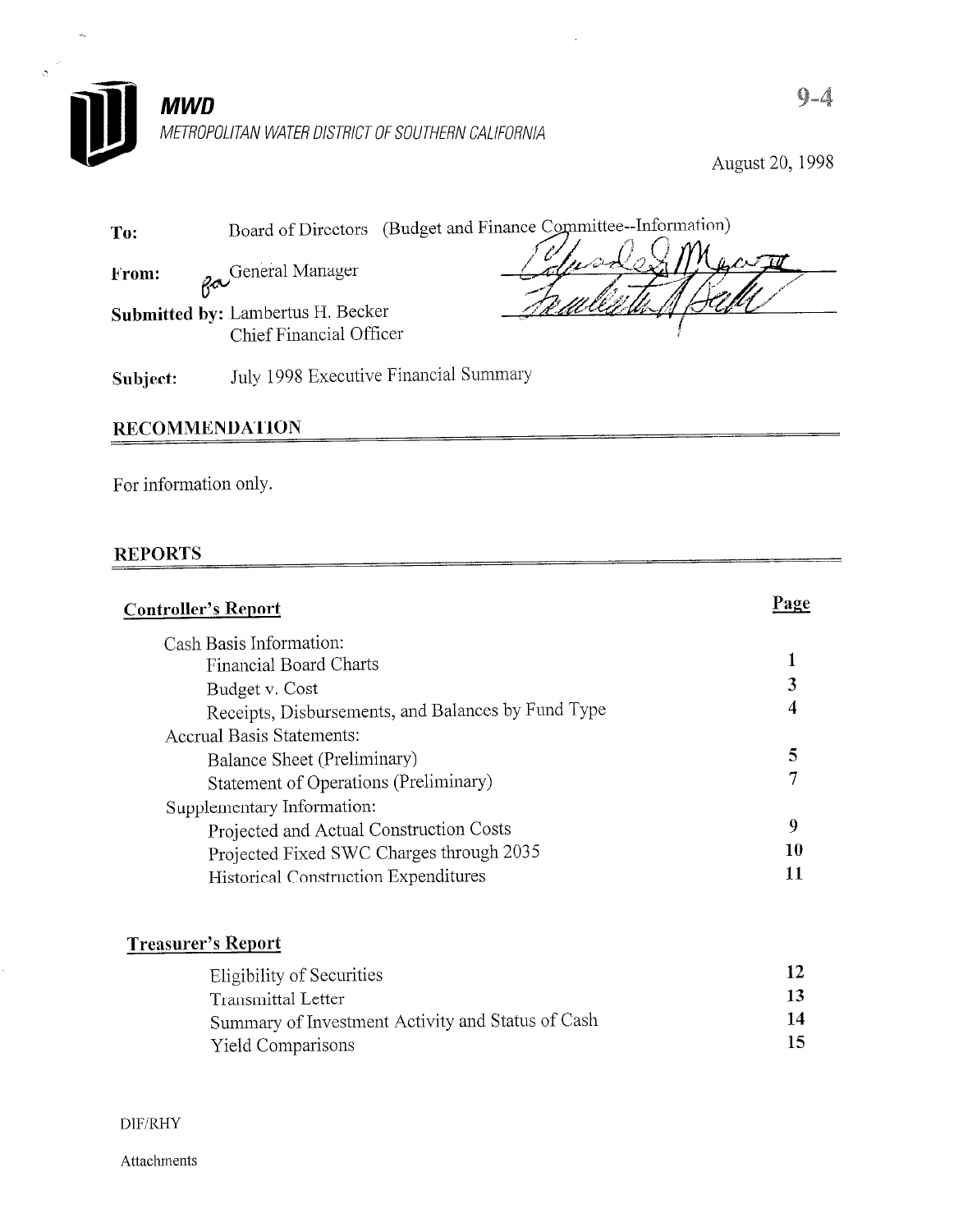

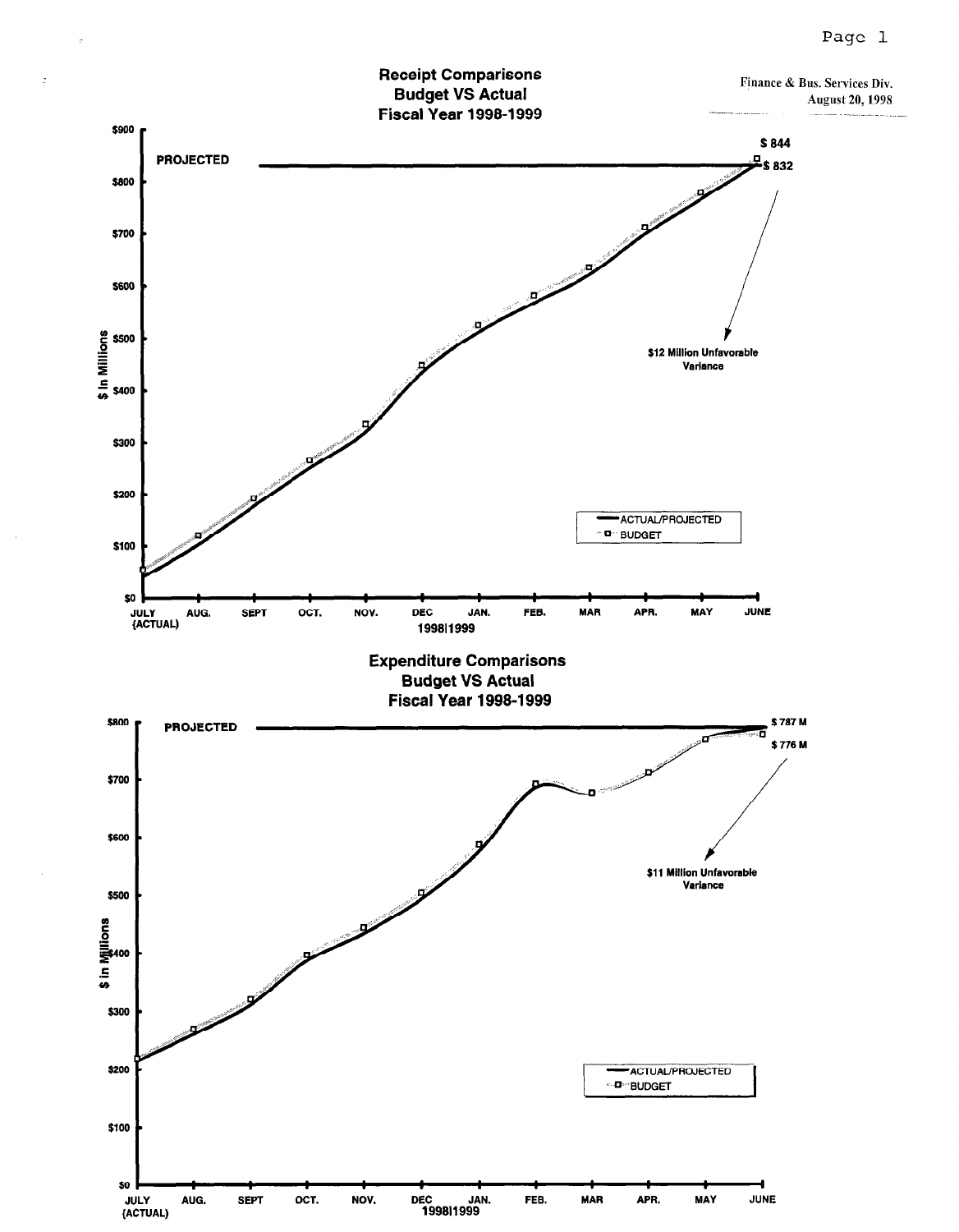

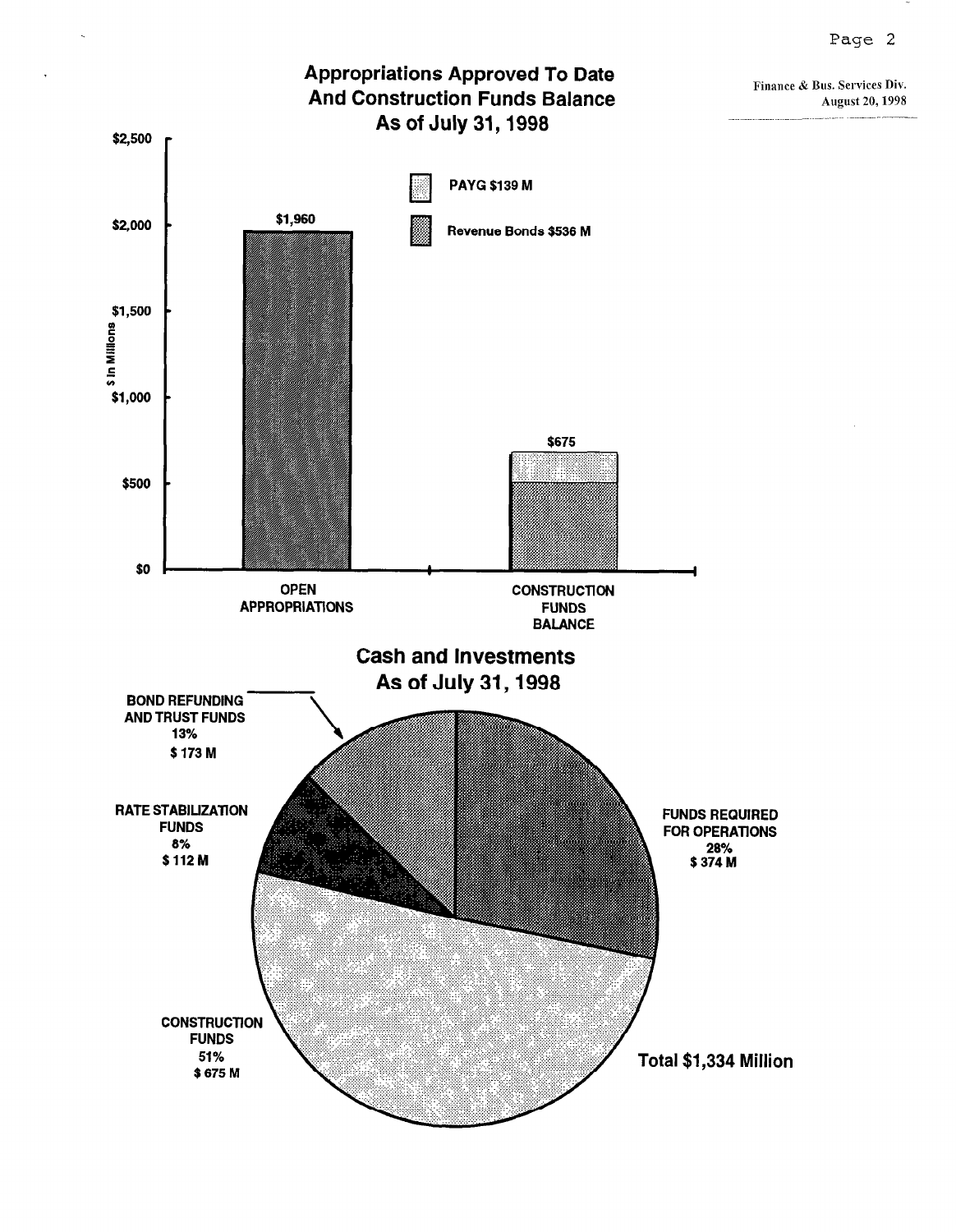### BUDGET VS. COST REPORT July I,1998 to July 31,1998 **CASH BASIS** ( \$ in Thousands )

Finance & Dus. Services Div. August 20, 1998

| FISCAL YEAR 1998-99                                                                              |        | <b>ANNUAL</b>       |           | <b>BUDGET</b><br>THROUGH |          | <b>ACTUAL</b><br><b>THROUGH</b> |         | <b>VARIANCE</b>    |                    | (5)    |
|--------------------------------------------------------------------------------------------------|--------|---------------------|-----------|--------------------------|----------|---------------------------------|---------|--------------------|--------------------|--------|
|                                                                                                  |        | <b>BUDGET</b>       |           | <b>July 1998</b>         |          | <b>July 1998</b>                |         | <b>DOLLARS</b>     | <b>PERCENT</b>     | X-REF. |
| <b>SOURCES OF FUNDS</b>                                                                          |        |                     |           |                          |          |                                 |         |                    |                    |        |
| <b>RECEIPTS</b>                                                                                  |        |                     |           |                          |          |                                 |         |                    |                    |        |
| <b>WATER SALES</b>                                                                               | s      | 614,506             | -\$       | 44,230                   | \$       | 32,776                          | \$      | (11, 454)          | -25.9%             |        |
| <b>TAXES</b>                                                                                     | s      | 85,958              | -\$       | $2,413$ \$               |          | 2,046                           | \$      | (367)              | $-15.2%$           |        |
| READINESS-TO-SERVE CHARGE (RTS)                                                                  | s      | 80,000              | -5        | 2.429                    | - \$     | 2,874                           | -\$     | 445                | 18.3%              |        |
| INTEREST ON INVESTMENTS (1)                                                                      |        | 43,519              | S.        | 3,917                    | - \$     | 3,165                           | -\$     | (752)              | -19.2%             |        |
| POWER RECOVERY AND MISCELLANEOUS                                                                 | s      | 16,345              | -S        | 2,136                    | \$       | 890                             | \$      | (1,246)            | $-58.3%$           |        |
| <b>BUSINESS DEVELOPMENT</b>                                                                      | \$     | 3,300S              |           | 237                      | -\$      | 20                              | \$      | (217)              | $-91.6%$           |        |
| TOTAL RECEIPTS                                                                                   | \$     | 843,628             | -\$       | 55,363                   | - 5      | 41,771                          | \$      | (13,592)           | -24.6%             |        |
| <b>PROJECTED USE OF PRIOR YEAR PAYG FUNDS</b><br>PROJECTED USE OF DEBT PROCEEDS FOR CONSTRUCTION | 5<br>s | 15,000<br>450,600   | \$<br>-\$ | ٠<br>39,909              | \$<br>\$ | 56,862                          | s<br>\$ | 16,953             | 42.5%              |        |
| <b>TOTAL SOURCES OF FUNDS</b>                                                                    | \$     | 1,309,228           | s         | $95,272$ \$              |          | 98,633                          | \$      | 3,361              | 3.5%               |        |
|                                                                                                  |        |                     |           |                          |          |                                 |         |                    |                    |        |
| <b>USES OF FUNDS</b>                                                                             |        |                     |           |                          |          |                                 |         |                    |                    |        |
| <b>EXPENDITURES</b>                                                                              |        |                     |           |                          |          |                                 |         |                    |                    |        |
| STATE WATER CONTRACT                                                                             | s      | $240,255$ \$        |           | 86,571                   | \$       | 86,507                          | \$      | 64                 | 0.1%               |        |
| WATER TRANSFERS \ OPTIONS                                                                        | s      | 5,100S              |           | $1,304$ \$               |          | 1,304                           | s       |                    |                    |        |
| <b>COLORADO RIVER SUPPLIES</b>                                                                   | s      | 35,650              | -\$       | 4,642                    | - \$     | 3.783                           | - \$    | 859                | 18.5%              |        |
| <b>DEBT SERVICE</b>                                                                              | s      | 245,050             | -\$       | 95,947                   | - \$     | 96,065                          | - \$    | (118)              | -0.1%              |        |
| <b>PAYG CONSTRUCTION FROM CURRENT YEAR RECEIPTS</b>                                              | s      | 90,000              | -\$       | 9,300                    | -S       | 3,456                           | I S     | 5,844              | 62.8%              |        |
| UNION STATION HEADQUARTERS & OTHER (3)                                                           | \$     | $22,422$ \$         |           | 1,869                    | - \$     | 3,575                           | - 5     | (1,707)            | -91.3%             |        |
| <b>REIMBURSEMENT FROM MWDAFC</b>                                                                 | \$     | $(129,000)$ \$      |           |                          | \$       |                                 | s       |                    |                    |        |
| MWD O&M and OPERATING EQUIPMENT                                                                  |        |                     |           |                          |          |                                 |         |                    |                    |        |
| - DEPARTMENTAL COSTS<br>- OTHER COSTS                                                            | s      | 216,466 \$<br>6,786 | -S        | 15,557<br>488            | -5<br>\$ | 16,646   \$<br>2,243            | - \$    | (1.089)<br>(1,755) | -7.0%<br>$-359.9%$ |        |
| - OPERATING EQUIPMENT                                                                            | s      | 9,211               | -\$       | 768                      | \$       | 1,022                           | \$      | (254)              | -33.1%             |        |
| <b>LOCAL RESOURCES PROGRAM - NET</b>                                                             | \$     | $19,260$ \$         |           | $1,384$ \$               |          | $575$   \$                      |         | 809                | 58.5%              |        |
| <b>SUBTOTAL</b>                                                                                  | \$     | 761,200             | - \$      | 217,829                  | - 5      | 215,176                         | s.      | 2,653              |                    |        |
| <b>PAYG CONSTRUCTION FUNDED FROM PAYG RESERVES</b><br>DEBT-FINANCED CONSTRUCTION EXPENDITURES    | s      | 15,000<br>450,600   | -5<br>- 5 | 39,909 \$                | s        | 56,862                          | - \$    | (16,953)           | -42.5%             |        |
| <b>TOTAL EXPENDITURES</b>                                                                        | s      | 1,226,800           | -S        | 257,738                  | \$       | 272,038                         | - \$    | (14,300)           | $-5.5%$            |        |
| WATER TRANSFER DEPOSITS (4)                                                                      |        | 18,900              | \$        |                          |          |                                 |         |                    |                    |        |
| ADJUSTMENTS IN RESERVES (2)                                                                      |        | 4,395               |           |                          |          |                                 |         |                    |                    |        |
| INCREASE IN RATE STABILIZATION FUNDS<br><b>TOTAL USE OF FUNDS</b>                                | s<br>s | 59,133<br>1,309,228 | \$<br>\$  | 257,738                  | \$       | 272,038                         | \$      | (14,300)           | $-5.5%$            |        |
| Net Sources / (Uses) of Funds                                                                    | \$     |                     | - \$      | $(162, 466)$ \$          |          | $(173, 405)$ \$                 |         | (10, 939)          |                    |        |

Mote: Trust Account Transactions are not reflected in this report. Minor differences are due to rounding.

 $( x )$  Excludes interest earlied on construction and trust in (2) Actual amounts to be determined at end of fiscal year.

 $\ddot{\phantom{0}}$ 

(3) Other includes cash activity in the General Fund for reimbursable projects.

(4) Deposit to the Water Transfer Fund during the fiscal year net of expenditures.<br>(5) Variance explanations will be provided at the end of each quarter.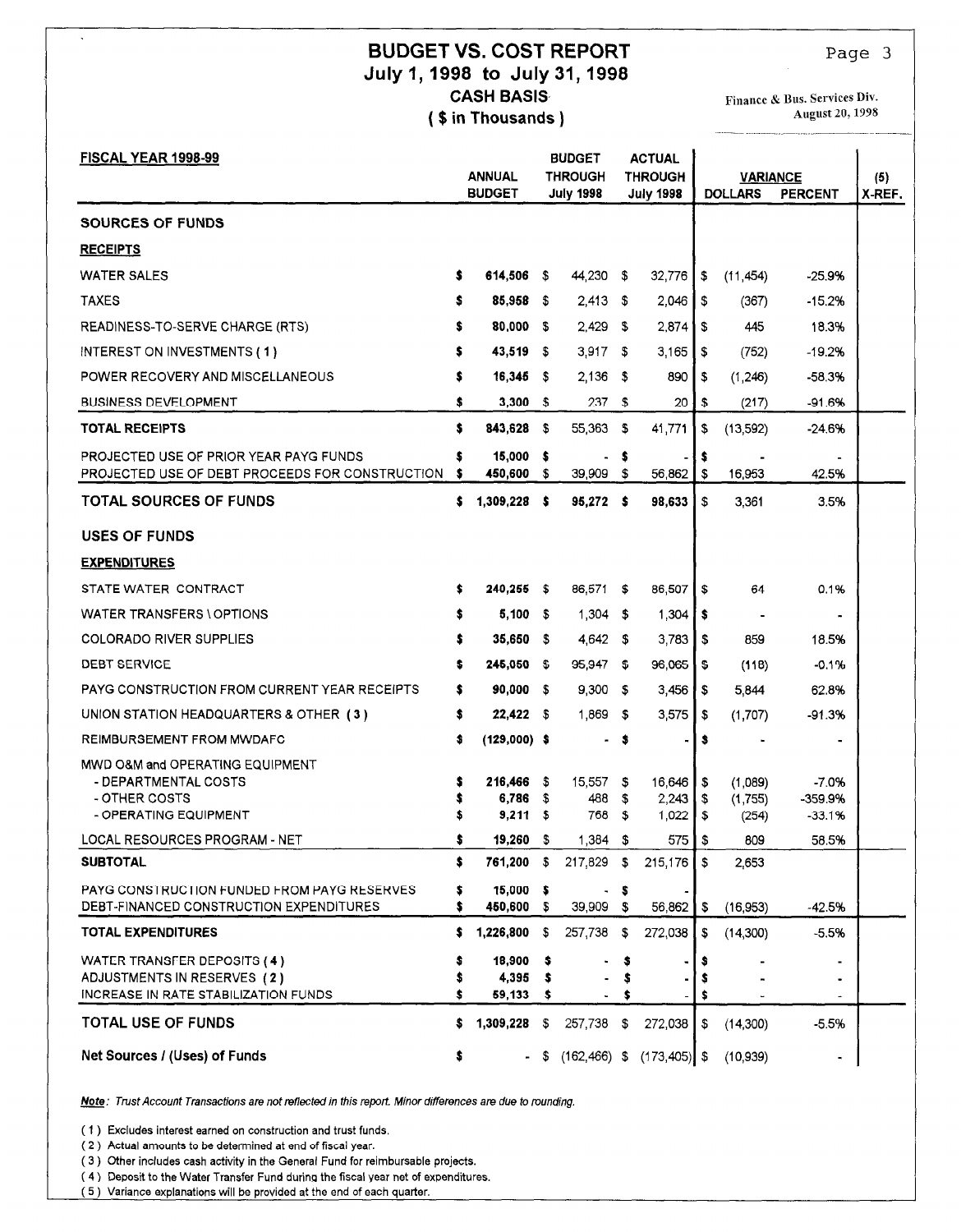$\mathcal{L}_{\mathcal{A}}$ 

#### STATEMENT OF RECEIPTS, DISBURSEMENTS AND BALANCES JULY 1,199s THROUGH JULY 31,1999 ( \$ In Thousands)

 $\mathcal{L}$ 

|                                                                            | <b>TOTAL ALL FUNDS</b> | <b>OPERATING</b><br><b>FUNDS</b> | <b>STATE CONTRACT</b><br><b>FUNDS</b> | DEBT<br><b>SERVICE</b><br><b>FUNDS</b> | <b>RATE</b><br><b>STABILIZATION</b><br><b>FUNDS</b> | <b>PAY-AS-YOU</b><br><b>GO FUND</b> | <b>REVOLVING</b><br><b>CONSTRUCTION</b><br><b>FUNDS</b> | <b>REVENUE BOND</b><br><b>CONSTRUCTION</b><br><b>FUNDS</b> | <b>COMMERCIAL</b><br><b>PAPER NOTE</b><br><b>CONSTRUCTION</b> | <b>OTHER</b><br><b>FUNDS</b> |
|----------------------------------------------------------------------------|------------------------|----------------------------------|---------------------------------------|----------------------------------------|-----------------------------------------------------|-------------------------------------|---------------------------------------------------------|------------------------------------------------------------|---------------------------------------------------------------|------------------------------|
| <b>CASH AND INVESTMENT</b><br><b>BALANCES - START OF PERIOD</b>            | 1,561,943 \$<br>\$     | $318,193$ \$                     | 68,988                                | 160,008<br>- \$                        | - \$<br>111.157                                     | \$<br>141,186 \$                    |                                                         | 589,064<br>\$                                              | -S                                                            | 173,348<br>£.                |
| <b>RECEIPTS</b>                                                            |                        |                                  |                                       |                                        |                                                     |                                     |                                                         |                                                            |                                                               |                              |
| <b>Net Tax Collections</b>                                                 | 2.046                  | 0                                | 1,044                                 | 1,002                                  | $\Omega$                                            | 0                                   | $\Omega$                                                | $\Omega$                                                   | n                                                             |                              |
| <b>Water Sales</b>                                                         | 34,051                 | 34,051                           | 0                                     | $\Omega$                               | $\mathbf 0$                                         | $\Omega$                            | $\Omega$                                                | $\Omega$                                                   |                                                               |                              |
| Readiness-To-Serve (WSC)                                                   | 2,874                  | 2,874                            | 0                                     | 0                                      | $\mathbf 0$                                         | Ω                                   | $\Omega$                                                | $\Omega$                                                   |                                                               |                              |
| <b>Power Recoveries</b>                                                    | 639                    | 639                              | 0                                     | 0                                      | $\Omega$                                            | Ω                                   | n                                                       | $\Omega$                                                   |                                                               | n                            |
| Interest on Investments                                                    | 7,207                  | 262                              | 627                                   | 743                                    | 508                                                 | 1,046                               | $\Omega$                                                | 3,878                                                      | O                                                             | 143                          |
| <b>Debt Proceeds</b>                                                       | $\circ$                | 0                                | 0                                     | 0                                      | $\Omega$                                            | $^{\circ}$                          | O                                                       | n                                                          | Ω                                                             | Ω                            |
| Reimbursements                                                             | 328                    | 167                              | Ω                                     | $\Omega$                               | $\Omega$                                            | 160                                 | 0                                                       |                                                            | O                                                             | $\Omega$                     |
| <b>Other Collections</b>                                                   | 271                    | 271                              | $\Omega$                              | $\mathbf{0}$                           | $\Omega$                                            | 0                                   | $\Omega$                                                | $\Omega$                                                   | 0                                                             | $\Omega$                     |
| <b>TOTAL RECEIPTS</b>                                                      | 47,416                 | 38,264                           | 1,671                                 | 1,745                                  | 508                                                 | 1,207                               | $\mathbf 0$                                             | 3,879                                                      | $\circ$                                                       | 143                          |
| <b>INTER-FUND TRANSACTIONS</b><br><b>Inter-Fund Transfers</b>              | 0                      | (18,964)                         | 5,000                                 | 13,964                                 | $\mathbf 0$                                         | 0                                   | $\mathbf 0$                                             | $\mathbf 0$                                                | 0                                                             | 0                            |
| <b>TOTAL INTER-FUND TRANSACTIONS</b>                                       | 0                      | (18,964)                         | 5,000                                 | 13,964                                 | $\mathbf 0$                                         | 0                                   | $\mathbf 0$                                             | $\circ$                                                    | $\mathbf 0$                                                   | 0                            |
| <b>DISBURSEMENTS - NET</b>                                                 |                        |                                  |                                       |                                        |                                                     |                                     |                                                         |                                                            |                                                               |                              |
| <b>Operations &amp; Maintenance</b>                                        | 25,929                 | 25,929                           | 0                                     | 0                                      | $\mathbf 0$                                         | 0                                   | $\mathbf 0$                                             | 0                                                          | Ω                                                             |                              |
| <b>Operating Equipment</b>                                                 | 1,022                  | 1,022                            | $\Omega$                              | $\Omega$                               | $\mathbf 0$                                         | $\Omega$                            | $\Omega$                                                | O                                                          |                                                               |                              |
| <b>Operating Supplies Inventory</b>                                        | (2,033)                | (2,033)                          | 0                                     | $\Omega$                               | $\Omega$                                            | $\Omega$                            | n                                                       | n                                                          |                                                               |                              |
| <b>Undistributed Payroll (Net)</b>                                         | (991)                  | (991)                            | O                                     | n                                      | $\Omega$                                            | $\Omega$                            | Ω                                                       | $\Omega$                                                   |                                                               |                              |
| Construction                                                               | 64,133                 | 3,654                            | 0                                     | n                                      | $\Omega$                                            | 3.616                               | $\Omega$                                                | 56,863                                                     |                                                               |                              |
| <b>DWR</b> - Capital Payments                                              | 59,834                 | $\mathbf 0$                      | 59,834                                | ∩                                      | $\Omega$                                            | 0                                   | $\Omega$                                                | $\Omega$                                                   |                                                               |                              |
| <b>DWR - Minimum O&amp;M</b>                                               | 17,017                 | 17,017                           | $\Omega$                              | n                                      | $\Omega$                                            | n                                   | $\Omega$                                                | O                                                          |                                                               |                              |
| Off Aqueduct Facilities                                                    | 9,036                  | 4,547                            | 4,489                                 | n                                      | $\Omega$                                            | n                                   |                                                         | 0                                                          |                                                               |                              |
| <b>CRA - Power</b>                                                         | 1,358                  | 1,358                            | $\Omega$                              | n                                      | $\Omega$                                            | n                                   |                                                         | 0                                                          |                                                               |                              |
| <b>SWC - Variable Power</b>                                                | 620                    | 620                              | n                                     | O                                      | $\Omega$                                            | n                                   |                                                         | n                                                          |                                                               |                              |
| <b>SWC - Credit</b>                                                        | $\Omega$               | 0                                | n                                     | $\Omega$                               | $\Omega$                                            | n                                   |                                                         | o                                                          |                                                               |                              |
| <b>DWR - Water Bank/Transfer/Options</b><br>To MWDOC - Allen-McColloch Ppl | 1,305<br>$\circ$       | 1,305<br>O                       |                                       | $\Omega$<br>$\mathbf 0$                | $\Omega$<br>-O                                      | n                                   |                                                         | Û<br>$\Omega$                                              |                                                               |                              |
| Debt Service on MWD Bonds                                                  | 96,065                 | Ω                                | 0<br>O                                | 96,065                                 | Ω                                                   | $\Omega$<br>∩                       | Ω<br>Ω                                                  | o                                                          | n                                                             |                              |
| <b>Arbitrage Rebate Tax to IRS</b>                                         | $\circ$                | $\Omega$                         | Ω                                     | $\circ$                                | $\Omega$                                            | $\Omega$                            | $\Omega$                                                | $\Omega$                                                   | $\Omega$                                                      | $\Omega$                     |
| Net Book Gain/Loss on Investment                                           | 21                     | Ω                                | Ω                                     | 10                                     | $\mathbf 0$                                         | $\Omega$                            | O                                                       | 11                                                         | $\Omega$                                                      | $\mathbf 0$                  |
|                                                                            |                        |                                  |                                       |                                        |                                                     |                                     |                                                         |                                                            |                                                               |                              |
| <b>TOTAL DISBURSEMENTS</b>                                                 | 273,317                | 52,428                           | 64,323                                | 96,076                                 | 0                                                   | 3,616                               | 0                                                       | 56,874                                                     | 0                                                             | $\mathbf 0$                  |
| <b>TRANSFERS TO ESCROW BANK ACCOUNT</b>                                    | $\Omega$               | $\Omega$                         | 0                                     | Ω                                      | $^{\circ}$                                          | 0                                   | -0                                                      | 0                                                          | o                                                             | $\Omega$                     |
| TRUST ACCT TRANSACTIONS <net></net>                                        | (2, 436)               | (1, 845)                         | 0                                     | (46)                                   | $\Omega$                                            | $\Omega$                            | O                                                       | $\Omega$                                                   | Ω                                                             | (545)                        |
| <b>CASH AND INVESTMENT</b><br><b>BALANCES - END OF PERIOD</b>              | 1,333,607 \$<br>\$     | 283,221                          | 11,335<br>- \$                        | 79,595<br>- \$                         | - \$<br>111,665                                     | 138,776<br>-\$                      | - \$                                                    | 536,069<br>\$.                                             | ŝ.                                                            | 172,946<br>\$                |

Note: Due to rounding, dstall and subtotals may not toot or crossfoot to subtotals and total.

**Carl Carl** 

 $\ddot{\phantom{a}}$ 

Page  $\overline{4}$ 

 $\mathcal{L}$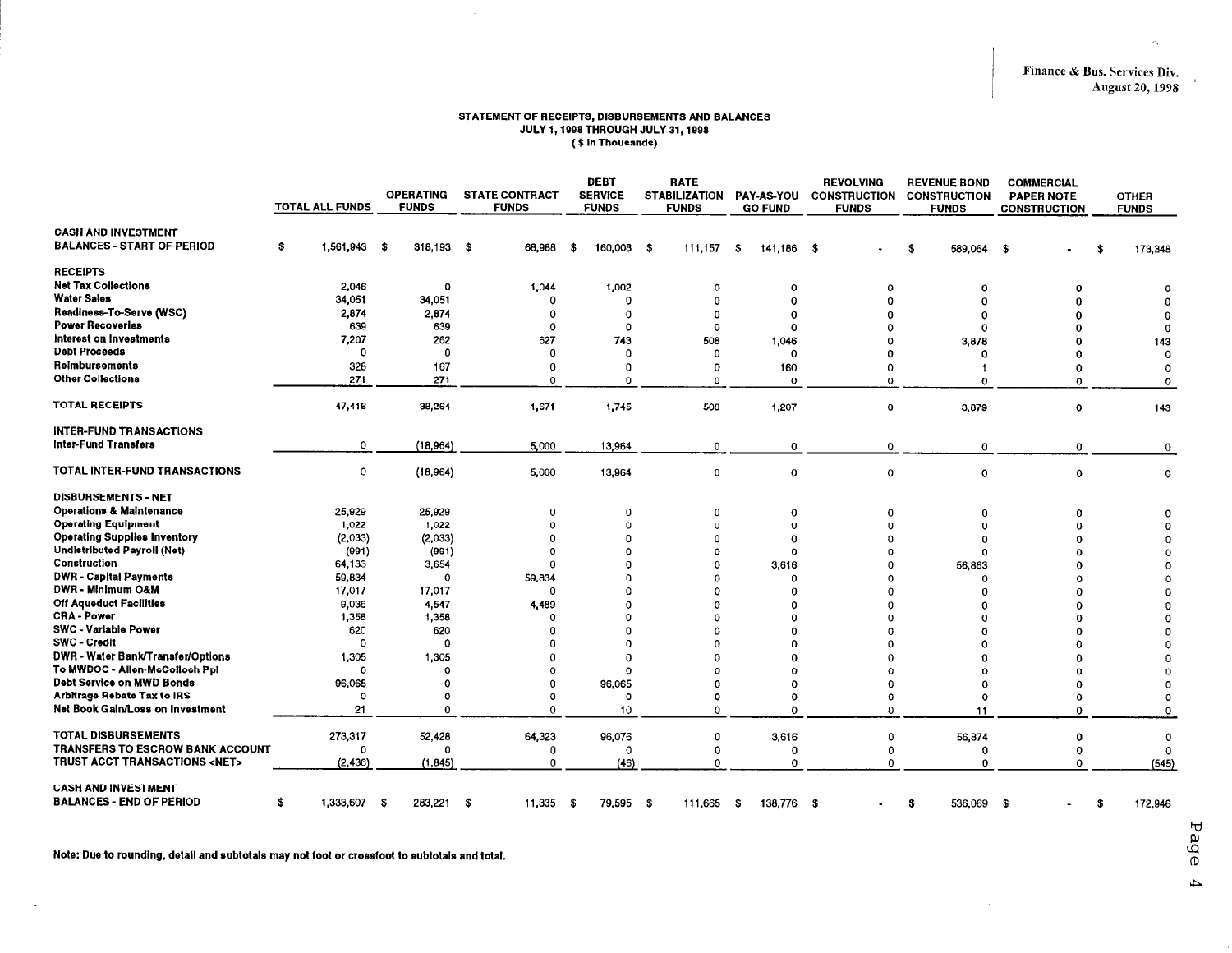$\mathcal{L}_{\mathcal{A}}$ 

| Finance & Bus. Services Div.                                     | <b>ASSETS</b>     |             |
|------------------------------------------------------------------|-------------------|-------------|
| <b>August 20, 1998</b>                                           | (\$ in Thousands) |             |
|                                                                  |                   |             |
| <b>CASH AND INVESTMENTS</b><br>Operating, Construction and Other |                   | \$1,182,917 |
| Held for Crossover Refunding Bonds                               |                   | 138,238     |
| Held for Future Desalination Facilities                          |                   | 12,452      |
| Change in Fair Value of Investments                              |                   | 8,802       |
| <b>Total Cash and Investments</b>                                |                   | 1,342,409   |
| <b>ACCOUNTS RECEIVABLE</b>                                       |                   |             |
| <b>Tax Assessments</b>                                           |                   | 94,516      |
| <b>Annexation Charges</b>                                        |                   | 17,229      |
| <b>Water Sales</b>                                               |                   | 117,621     |
| Readiness-To-Serve (WSC)                                         |                   | 77,364      |
| <b>Power Recoveries</b>                                          |                   | 1,975       |
| Interest Accrued on Investments                                  |                   | 31,134      |
| Notes Receivable                                                 |                   | 405         |
| Sundry                                                           |                   | (5,938)     |
| <b>Total Accounts Receivable</b>                                 |                   | 334,307     |
| <b>INVENTORIES</b>                                               |                   | 14,312      |
| <b>OTHER ASSETS</b>                                              |                   |             |
| <b>Deferred Charges</b>                                          |                   | 337,882     |
| Feasibility Studies, Reimbursables, etc.                         |                   | 6,456       |
| Construction & Right of Way Deposits                             |                   | 2,117       |
| <b>Total Other Assets</b>                                        |                   | 346,454     |
| PROPERTY, PLANT AND EQUIPMENT                                    |                   |             |
| Land, Easements & Right of Way                                   |                   | 443,378     |
| <b>Completed Features</b>                                        |                   | 2,106,193   |
| Work in Progress                                                 |                   | 2,315,179   |
| Less: Allowance for Depreciation                                 |                   | (561, 613)  |
| Total Comp. Features & WIP Net of Allow. for Depr.               |                   | 3,859,758   |
| Preoperating Costs - Capitalized                                 |                   | 44,595      |
| Less: Portion Amortized                                          |                   | (20, 867)   |
| Total Preoperating Costs Net of Amortization                     |                   | 23,727      |
| Participation Rights - State Fac.                                |                   | 3,052,533   |
| Less: Portion Amortized                                          |                   | (1,485,343) |
| Total State Fac. Partic. Rts Net of Amort.                       |                   | 1,567,191   |
|                                                                  |                   |             |
| Participation Rights - Other Fac.                                |                   | 196,949     |
| Less: Portion Amortized                                          |                   | (16,059)    |
| Total Other Fac. Partic. Rts. Net of Amort.                      |                   | 180,890     |
| Major Operating Equipment                                        |                   | 94,037      |
| Less: Allowance for Depreciation                                 |                   | (70, 703)   |
| Total Major Operating Equipment Net of Depr.                     |                   | 23,334      |
|                                                                  |                   |             |

**TOTAL ASSETS** 

\* For the final report, refer to the monthly financial report. Note: Due to rounding, detail and subtotals may not foot or crossfoot to subtotals and total.  $$8,135,760$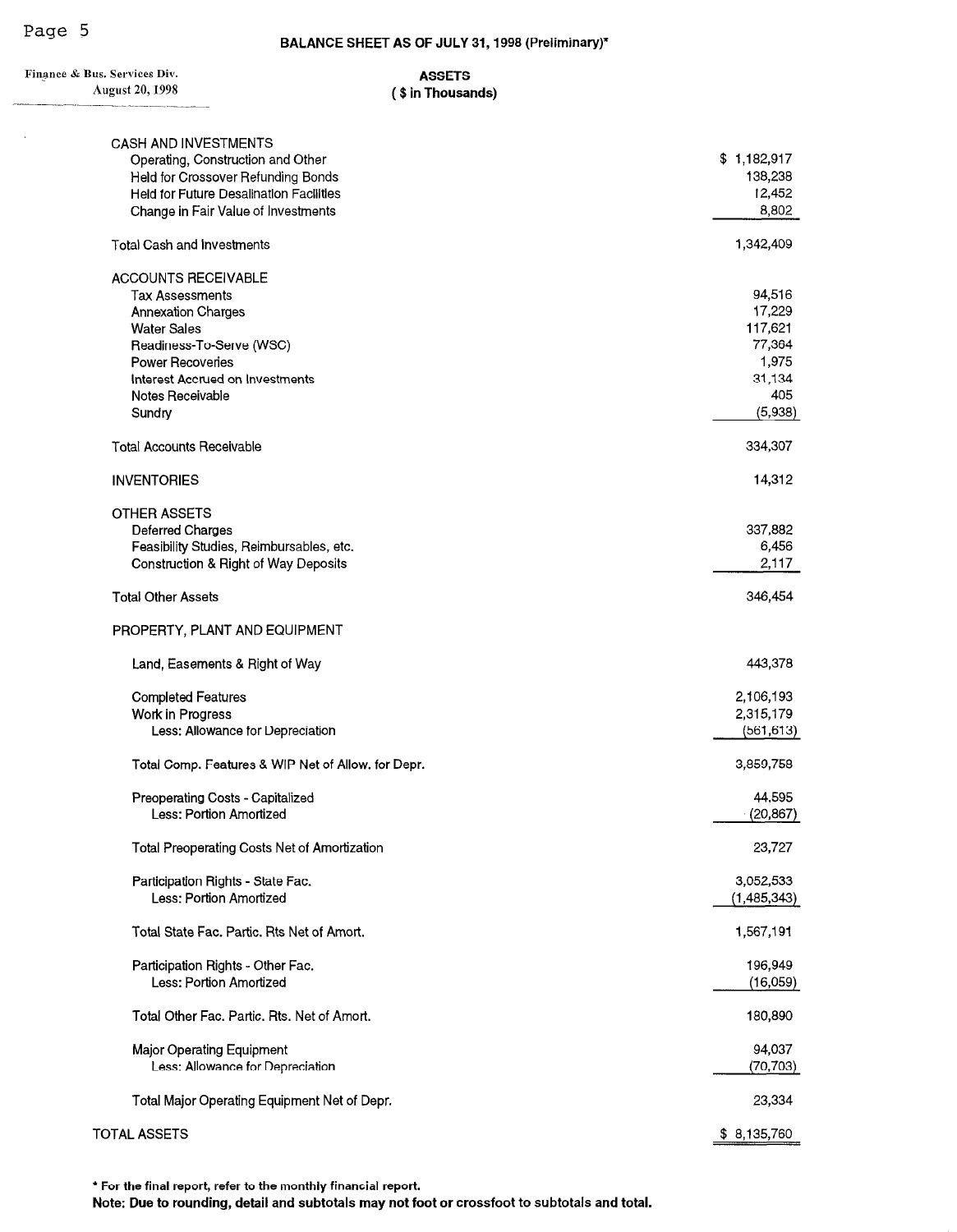# LIABILITIES AND EQUITY<br>(\$in Thousands)

Finance & Bus. Services Div. August 20,199s

| ACCOUNTS PAYABLE & ACCRUED EXPENSE            |               |
|-----------------------------------------------|---------------|
| Commercial Paper Notes                        | \$<br>300,000 |
| Matured Bonds & Coupon not                    |               |
| Presented for Payments                        | 1,216         |
| Bond Int. Accrued but not Due                 | 33,587        |
| Accrued Prem. on Called Bonds                 | (65)          |
| <b>Total Bonds</b>                            | 34,738        |
| Participation Rights - State Facilities       | 204,418       |
| State Variable and Minimum OMP&R              | 211,462       |
| Services, Material, etc.                      | 45,989        |
| <b>Compensated Absences</b>                   | 24,487        |
| <b>Trust Funds</b>                            | 17,114        |
| <b>Customer Deposits</b>                      | 2,720         |
| Total Accounts Payable & Accrued Expense      | 840,928       |
|                                               |               |
| DEFERRED INCOME                               |               |
| Deferred Readiness-To-Serve (WSC)             | 73,333        |
| <b>Deferred Water Sales</b>                   | 858           |
| Deferred Tax Levies - Current Year            | 86,690        |
| PERS Employer's Credits                       | 11,600        |
| Deferred Interest                             |               |
| Deferred Water Bank Sales                     |               |
| <b>Total Deferred Income</b>                  | 172,481       |
| LONG TERM OBLIGATIONS                         |               |
| Bonds & Notes Payable:                        |               |
| 1966/69 G.O. Bonds                            | 384,070       |
| ** G.O. Refunding Bonds                       | 168,616       |
| Revenue Bonds                                 | 1,813,420     |
| ** Revenue Refunding Bonds                    | 573,720       |
| <b>Crossover Refunding Bonds</b>              | 138,085       |
|                                               |               |
| Total Bonds & Notes Payable                   | 3,077,911     |
| Other Long Term Obligations:                  |               |
| Due to MWDOC - Allen-McColloch Pipeline       | 29,011        |
| Unamortized Bond Premium                      | 2,092         |
| Unamortized Bond Discount                     | (58, 876)     |
| Employees' Deferred Compensation Payable      | 36,369        |
| Obligation for Off-Aqueduct Power Facilities  | 126,387       |
| Interest to Be Rebated to IRS                 | 737           |
| Obligation for Iron Mountain Landfill Closure | 1,327         |
| Total Other Long Term Obligations             | 137,046       |
| <b>EQUITY</b>                                 |               |
| Contributions                                 | 37,288        |
| <b>Annexation Commitments</b>                 | 376,576       |
| <b>Other Retained Eamings</b>                 |               |
|                                               | 3,455,935     |
| <b>Estimated Income</b>                       | 37,594        |
| <b>Total Equity</b>                           | 3,907,393     |

TOTAL LIABILITIES AND EQUITY **\$ 8,135,760** 

 $\hat{\theta}$ 

\* For the final report, refer to the monthly financial report.

<sup>l</sup>\* Net of Deferred Loss on Early Retirement of Debt. \$2,419 & \$19,230 respectively.

Note: Due to rounding, detail and subtotals may not foot or crossfoot to subtotals and total.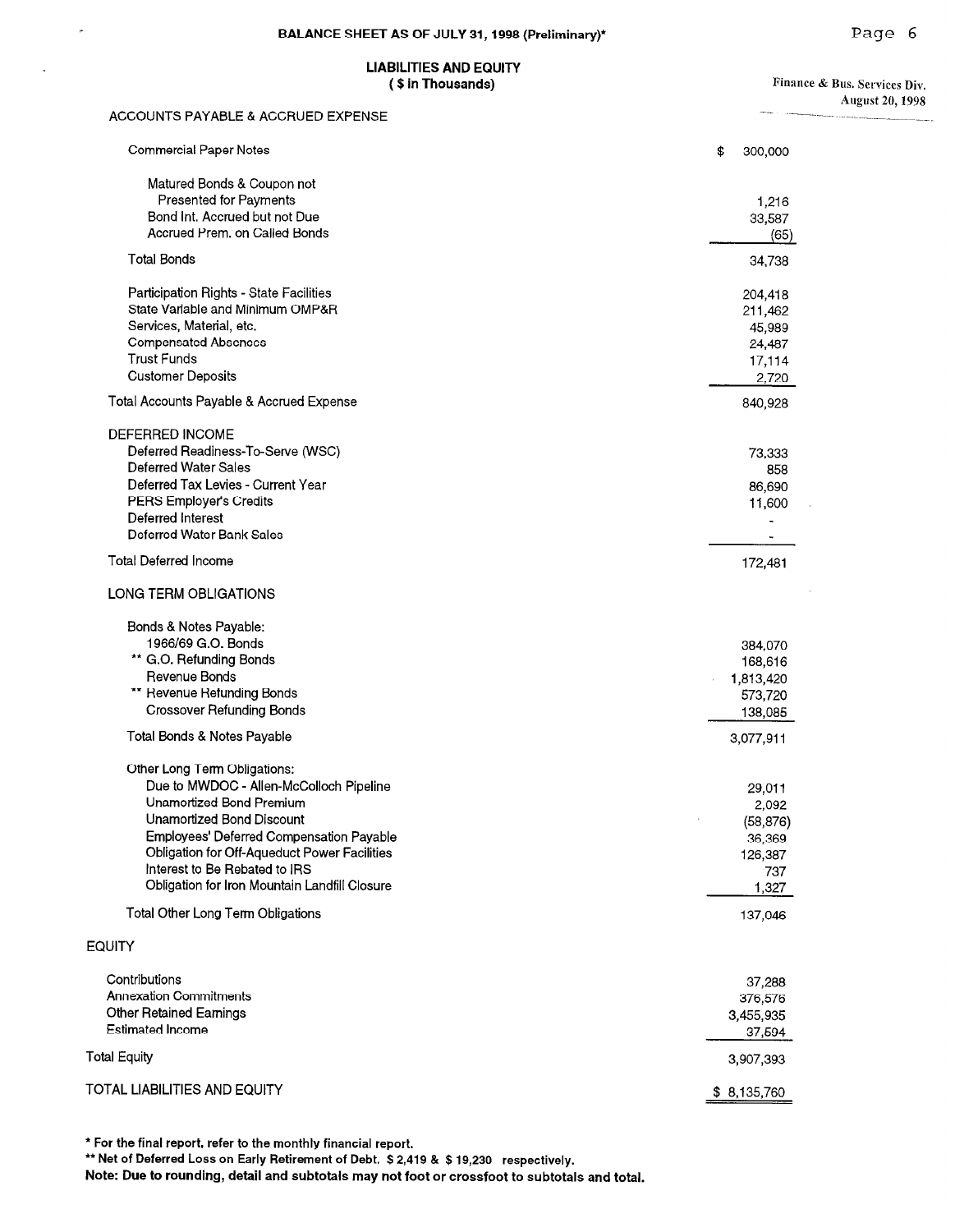Finance & Bus. Services Div.

#### August 20, 1998 STATEMENT OF OPERATIONS (Preliminary)\*

 $\ddot{\phantom{a}}$ 

#### FISCAL YEAR THROUGH JULY 31,1998 ( \$, Acre Feet and kWh in Thousands)

#### GROSS OPERATING INCOME

| <b>Water Sales:</b>                                     | Acre Feet     |              |    |        |
|---------------------------------------------------------|---------------|--------------|----|--------|
| Treated                                                 | 125           | \$<br>53,102 |    |        |
| Untreated                                               | 38            | 12,670       |    |        |
| <b>Reclaimed Water</b>                                  | 6             | 1,404        |    |        |
|                                                         | 169           | 67,175       |    |        |
| Readiness-To-Serve (WSC)                                |               | 6,667        |    |        |
| <b>Connection Maintenance Charge</b>                    |               | 245          |    |        |
|                                                         | 29,271 kWh    | 1,486        |    |        |
| <b>Power Recoveries</b>                                 | $\mathcal{E}$ | (13)         | \$ | 75,560 |
| <b>Business Development</b>                             |               |              |    |        |
| OPERATION AND MAINTENANCE                               |               |              |    |        |
|                                                         |               | 15,725       |    |        |
| Operations                                              |               | 19,204       |    |        |
| Power and Water Costs                                   |               |              |    |        |
| <b>Business Development</b>                             |               | 16           |    | 34,945 |
|                                                         |               |              |    |        |
| Operating Income before Amort. & Depr.                  |               |              |    | 40,615 |
|                                                         |               |              |    |        |
| Amort. of Participation Rights                          |               | 6,225        |    |        |
| Depreciation, Plant                                     |               | 3,665        |    | 9,890  |
|                                                         |               |              |    |        |
| Operating Income                                        |               |              |    | 30,724 |
|                                                         |               |              |    |        |
| OTHER INCOME                                            |               |              |    |        |
| Net Tax Revenues                                        |               | 7,458        |    |        |
| Interest Earned on Investments                          |               | 6,928        |    |        |
| Change in Fair Value of Investments                     |               |              |    |        |
| <b>Current Interest Levies - Annexation Commitments</b> |               | 100          |    |        |
| <b>Property Rentals</b>                                 |               | 50           |    |        |
| Gain on Land Sales                                      |               |              |    |        |
| <b>Earnings on Escrow Accounts</b>                      |               |              |    |        |
| <b>Sundry Revenues</b>                                  |               | 3            |    | 14,539 |
|                                                         |               |              |    |        |
| INTEREST AND OTHER EXPENSE                              |               |              |    |        |
| <b>Bond Interest Expense</b>                            |               | 8,548        |    |        |
| Adjustment for OAPF obligation                          |               |              |    |        |
| Arbitrage Rebate Tax                                    |               |              |    |        |
| <b>Sundry Expense</b>                                   |               | 35           |    | 8,583  |
|                                                         |               |              |    |        |
| Income before Annex Inc. & Prior Years' Adjust          |               |              |    | 36,680 |
|                                                         |               |              |    |        |
| <b>ANNEXATION INCOME</b>                                |               |              |    |        |
| Levies for Uncapitalized Annexation - Principal         |               |              |    |        |
| New Annexations - Principal                             |               |              |    |        |
|                                                         |               |              |    |        |
| ADJUSTMENTS OF PRIOR YEARS' POWER AND WATER COSTS       |               |              |    | 914    |
| MEMBER AGENCY DISTRIBUTIONS                             |               |              |    |        |
|                                                         |               |              |    |        |
| <b>NET INCOME</b>                                       |               |              | Ŧ. | 37,594 |
|                                                         |               |              |    |        |

\* For the final report, refer to the monthly financial report.

Note: Due to rounding, detail and subtotals may not foot or crossfoot to subtotals and total.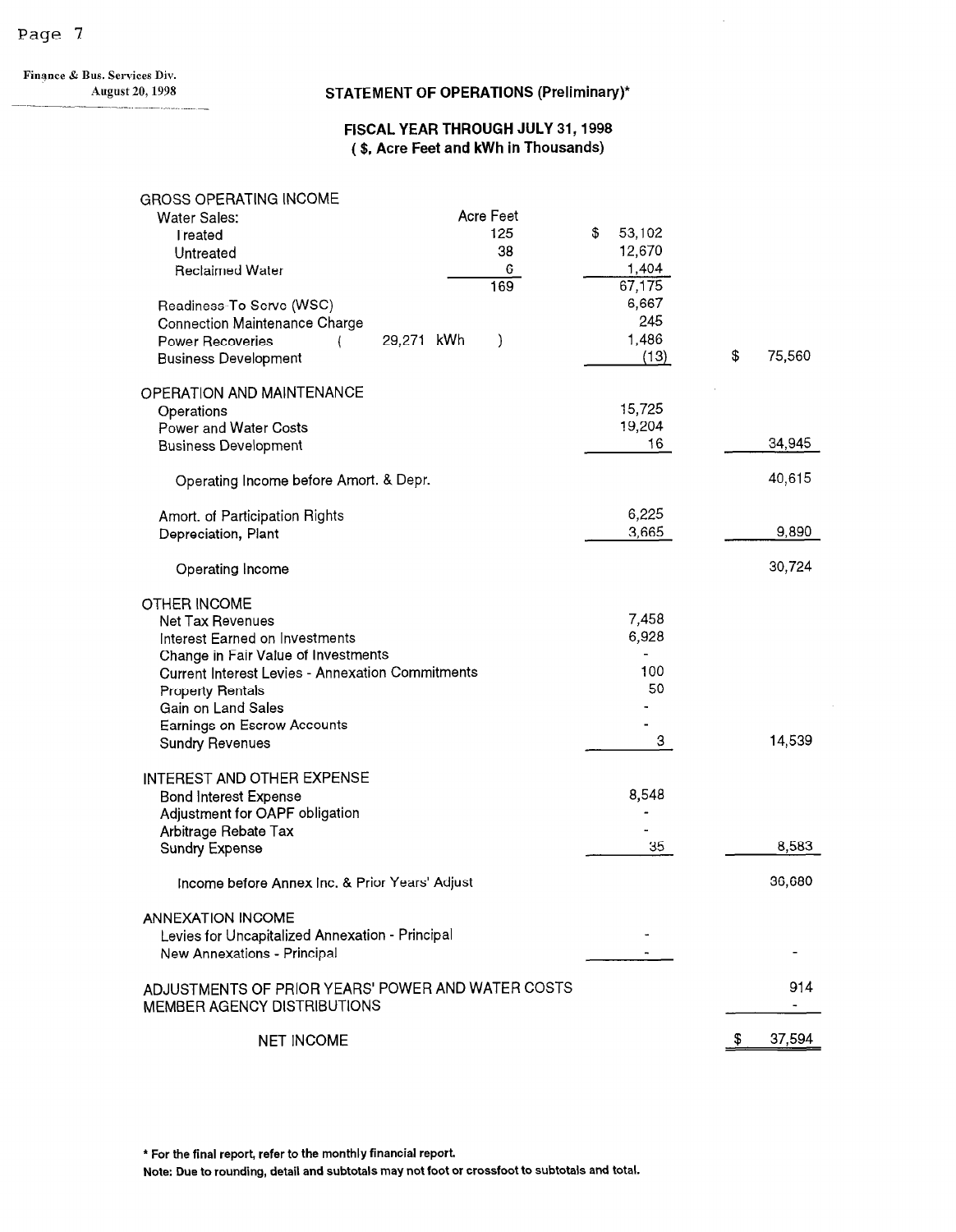## STATEMENT OF OPERATIONS Finance & Bus. Services Div.

r

August 20, 1998

#### FISCAL YEAR THROUGH JULY 31,1997 ( \$, Acre Feet and kWh in Thousands)

| <b>GROSS OPERATING INCOME</b>                           |              |              |              |
|---------------------------------------------------------|--------------|--------------|--------------|
| <b>Water Sales:</b>                                     | Acre Feet    |              |              |
| Treated                                                 | 130          | \$<br>54,950 |              |
| Untreated                                               | 47           | 15,120       |              |
| <b>Reclaimed Water</b>                                  | 4            | 1,242        |              |
|                                                         | 181          | 71,312       |              |
| Readiness-To-Serve (WSC)                                |              | 5,162        |              |
| <b>Connection Maintenance Charge</b>                    |              | 245          |              |
| <b>Power Recoveries</b>                                 | 33,523 kWh ) | 1,574        | \$<br>78,293 |
| <b>OPERATION AND MAINTENANCE</b>                        |              |              |              |
| Operations                                              |              | 15,773       |              |
| <b>Power and Water Costs</b>                            |              | 16,995       | 32,768       |
| Operating Income before Amort. & Depr.                  |              |              | 45,525       |
| Amort. of Participation Rights                          |              | 5,711        |              |
| Depreciation, Plant                                     |              | 2,648        | 8,359        |
| Operating Income                                        |              |              | 37,166       |
| <b>OTHER INCOME</b>                                     |              |              |              |
| <b>Net Tax Revenues</b>                                 |              | 7,316        |              |
| Interest Earned on Investments                          |              | 5,906        |              |
| <b>Current Interest Levies - Annexation Commitments</b> |              | 109          |              |
| <b>Property Rentals</b>                                 |              | 166          |              |
| Gain on Land Sales                                      |              |              |              |
| <b>Earnings on Escrow Accounts</b>                      |              |              |              |
| <b>Sundry Revenues</b>                                  |              | (6)          | 13,491       |
| <b>INTEREST AND OTHER EXPENSE</b>                       |              |              |              |
| <b>Bond Interest Expense</b>                            |              | 6,920        |              |
| Adjustment for OAPF obligation                          |              |              |              |
| Arbitrage Rebate Tax                                    |              |              |              |
| <b>Sundry Expense</b>                                   |              | (22)         | 6,898        |
| Income before Annex Inc. & Prior Years' Adjust          |              |              | 43,759       |
| <b>ANNEXATION INCOME</b>                                |              |              |              |
| Levies for Uncapitalized Annexation - Principal         |              |              |              |
| New Annexations - Principal                             |              |              |              |
| ADJUSTMENTS OF PRIOR YEARS' POWER AND WATER COSTS       |              |              | 2,729        |
| <b>MEMBER AGENCY DISTRIBUTIONS</b>                      |              |              |              |
| <b>NET INCOME</b>                                       |              |              |              |
|                                                         |              |              | \$<br>46,488 |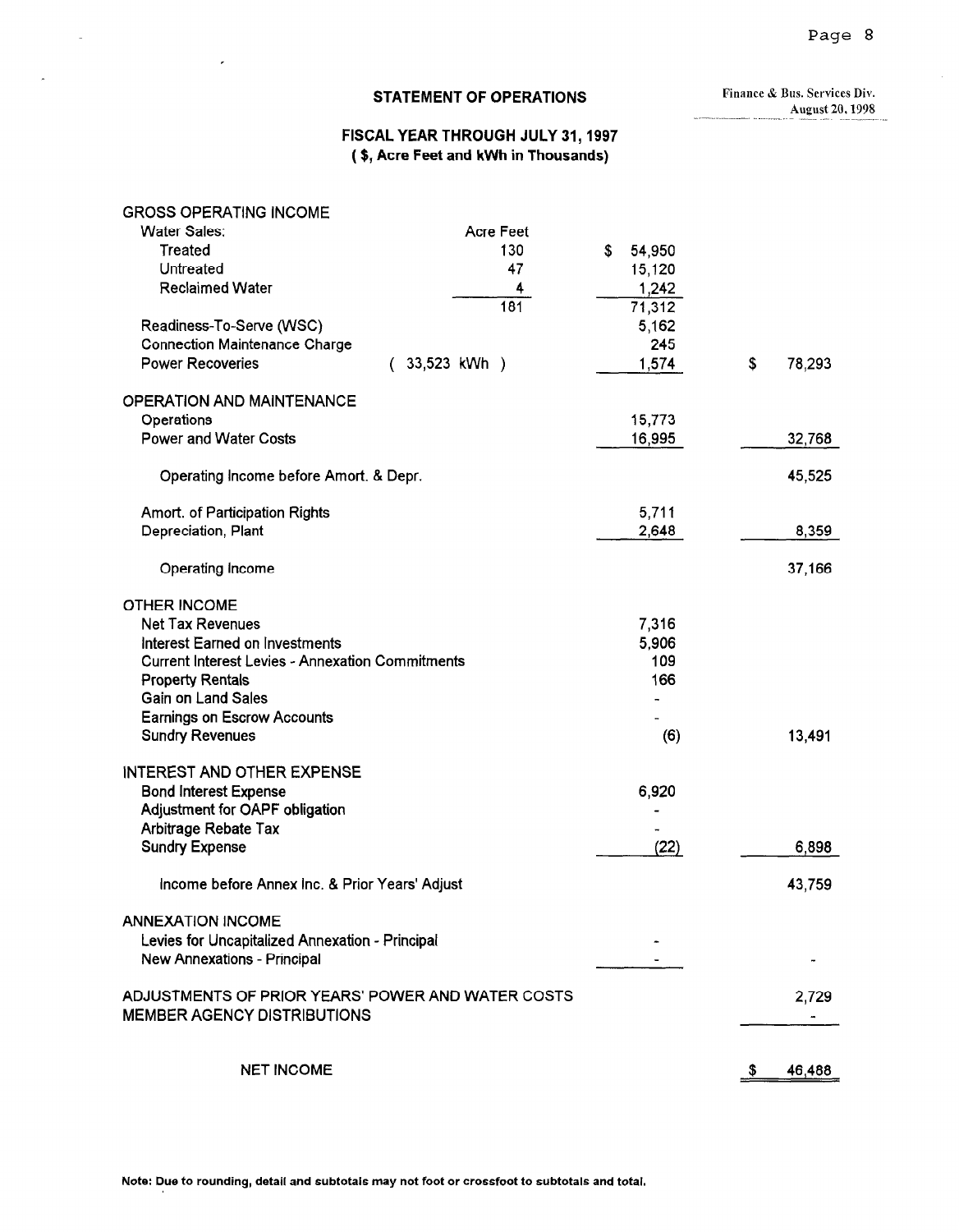## THE METROPOLITAN WATER DISTRICT OF SOUTHERN CALIFORNIA August 20', 1998

# PROJECTED AND ACTUAL CONSTRUCTION COSTS i

(BASED ON FINAL 1998 - 1999 BUDGET FORECAS

JULY 1998

PROJECTED COSTS THROUGH 2015 ESCALATED AT 5% FOR THOSE PROJECTS FOR WHICH FORMAL CONSTRUCTION CONTRACTS HAVE NOT BEEN AWARDED: TOTAL PROGRAM  $\quad$  \$ 4,680.3

EXPENDITURES TO DATE (F/Y 1998-99) 64.9 APPROPRIATIONS APPROVED TO DATE (F/Y 1998-99) 3.4



FISCAL YEAR ENDING JUNE 30,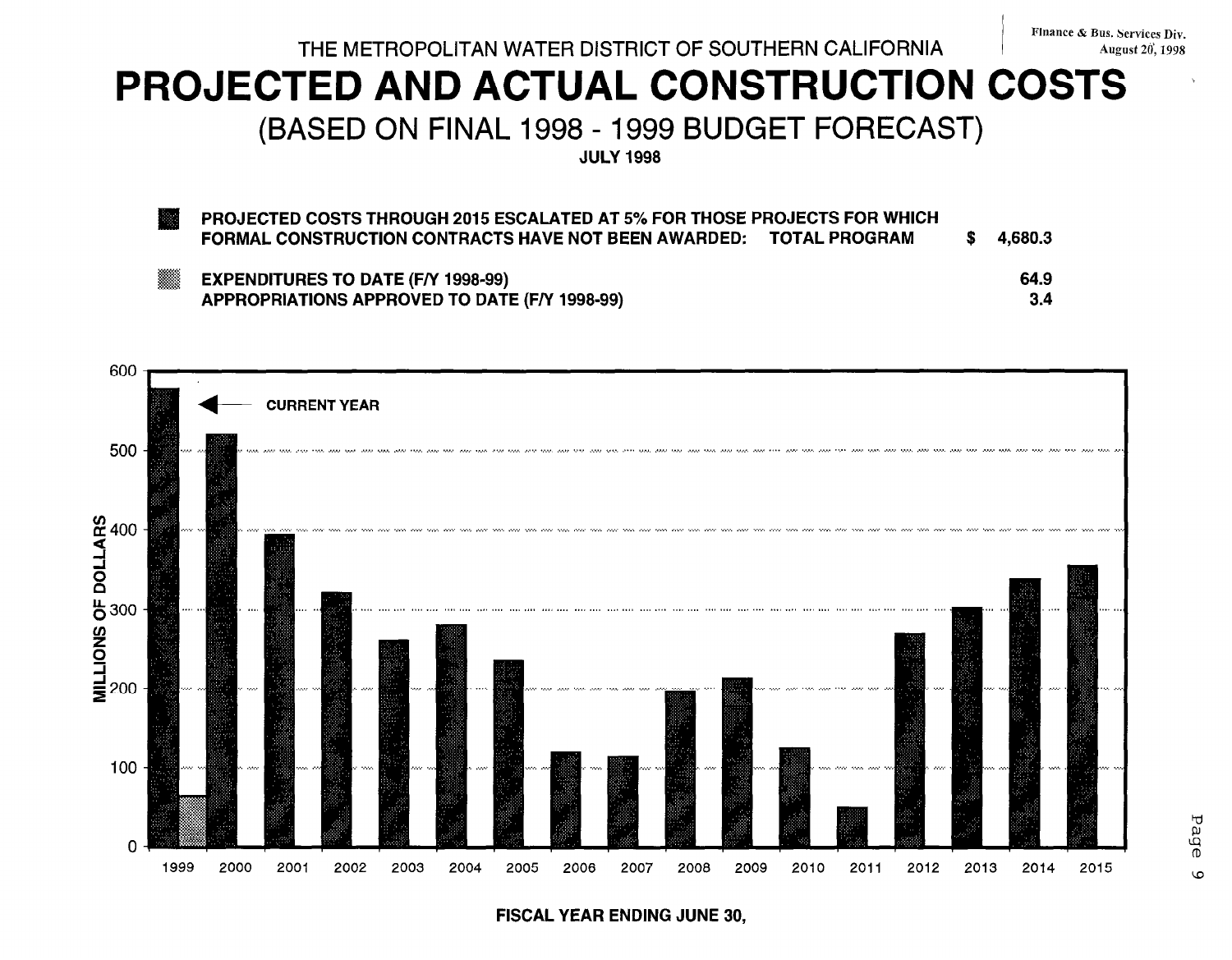## THE METROPOLITAN WATER DISTRICT OF SOUTHERN CALIFORNIA

# PROJECTED FIXED SWC CHARGES THROUGH 2035



- \* FROM ATTACHMENT 3, DEPARTMENT
	- OFF WATER RESOURCES INVOICE DATED
	- JULY 1, 1998. ALL AMOUNTS IN 1998
	- DOLLARS. AMOUNT CHARGES ARE
	- **BASED ON ORIGINAL ENTITLEMENT OF**

<sup>2,011,500</sup> AF FOR 1999-2035

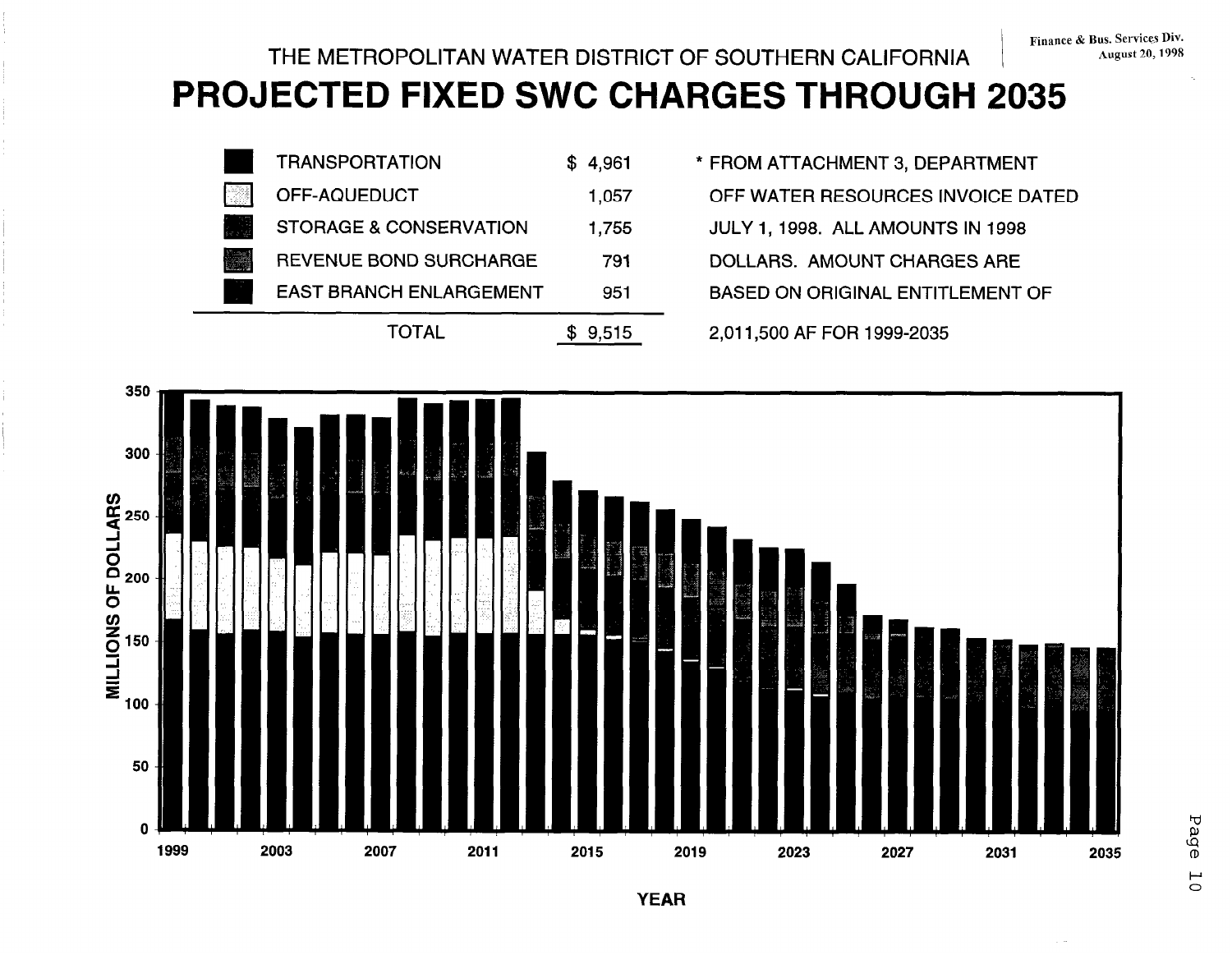# THE METROPOLITAN WATER DISTRICT OF SOUTHERN CALIFORNIA **HISTORICAL CONSTRUCTION EXPENDITURES**

from 7-1-66 through 6-30-98

**EXPENDITURES THROUGH 6-30-98** \$4.00 BILLION



FISCAL YEAR ENDING JUNE 30,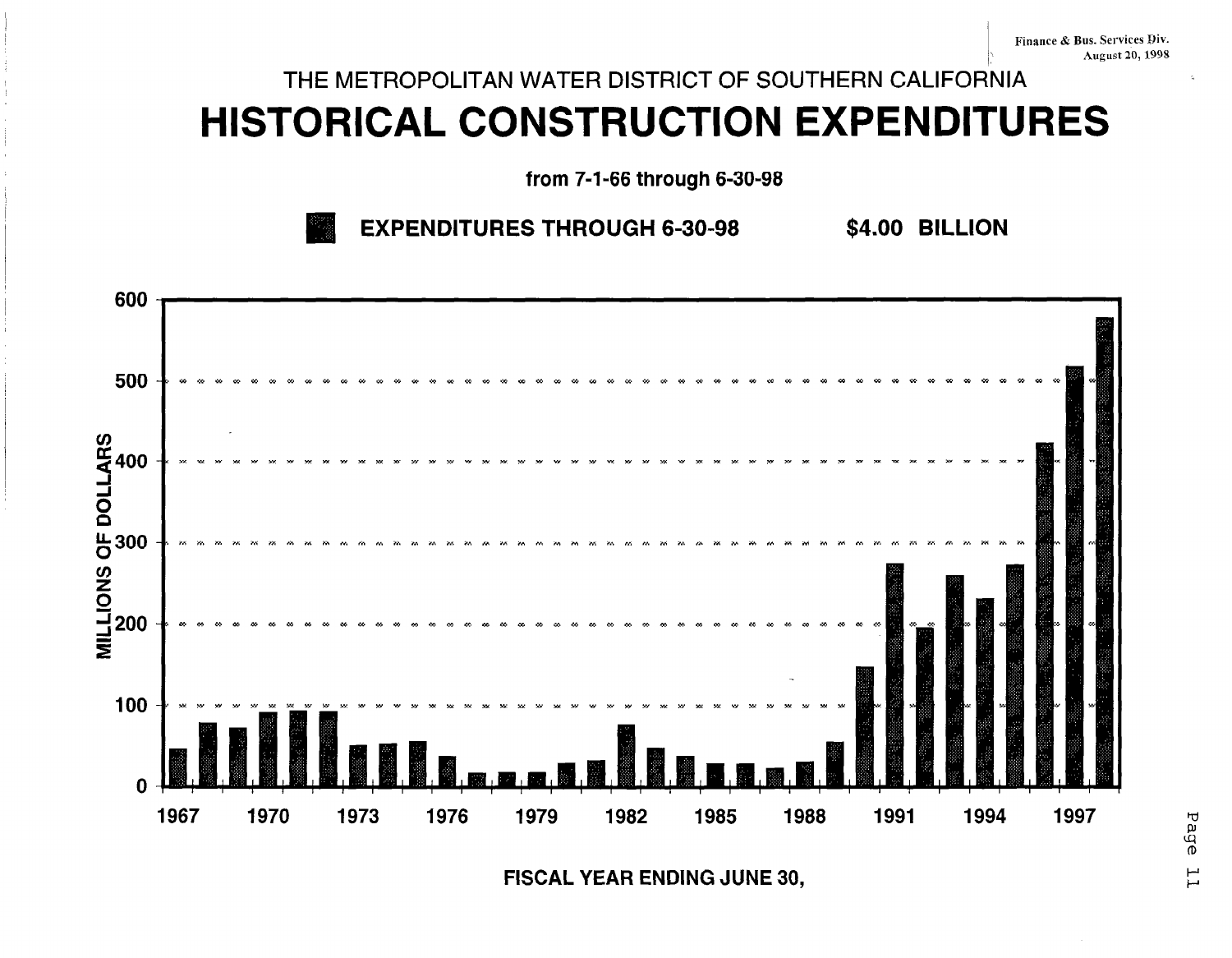

Finance & Bus. Services Div. August 20,199s

| Date:    | August 19, 1998                                                                                   |
|----------|---------------------------------------------------------------------------------------------------|
| To:      | Board of Directors                                                                                |
| From:    | N. Gregory Taylor, General Counsel                                                                |
| Subject: | Review as to Eligibility of Securities Invested in by the<br>Treasurer for the Month of July 1998 |

Pursuant to Sections 2741(a) and 5 101(b)(5) of the Administrative Code, this office has examined the Treasurer's Monthly Report to the Board for the month of July 1998 covering the investment of securities for that period. The reported forms of investment are within the eligible group of securities authorized by Section 5101(b)(2) of the Administrative Code, and as of the end of the month are within the percentage constraints specified in that section.

N. Gregory Taylor

SBB:mg<br>#11710

cc: J. R. Wodraska L. H. Becker D. I. Furukawa R. N. Marumoto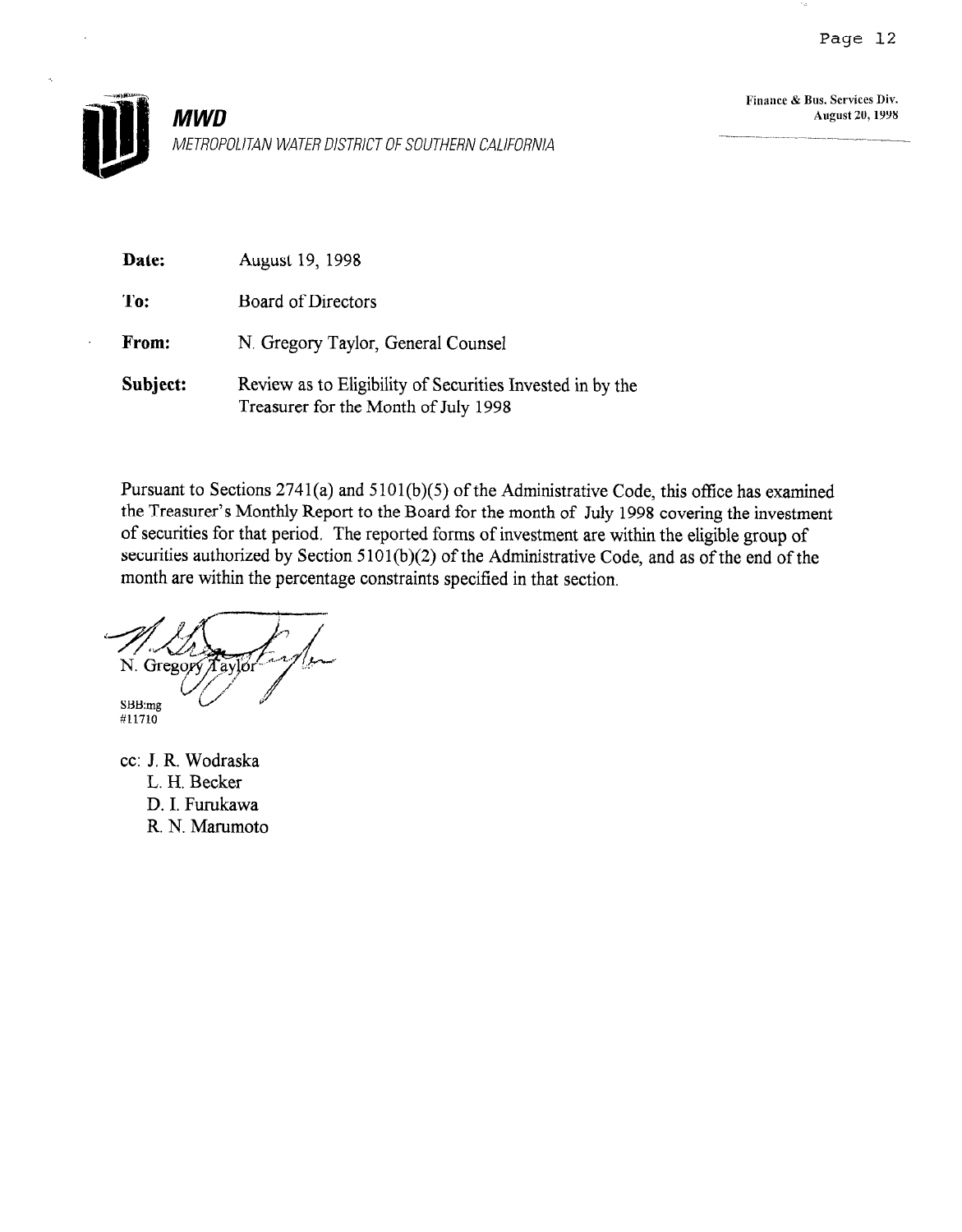

Finance & Bus. Services Div. August 20, 1998

| <b>Date:</b> | August 13, 1998                        |
|--------------|----------------------------------------|
| To:          | Budget and Finance Committee           |
| From:        | John R. Wodraska, General Manager      |
| Subject:     | Treasurer's Monthly Report - July 1998 |

This letter transmits a summary report of investments and cash balances and yield comparisons for the end of the current month. A detail report of investments is filed each month with the Executive Secretary. These reports are required by Section 5 114 of the MWD Administrative Code. All of the investments comply with Chapter 5101 of the MWD Administrative Code and the Investment Policy dated June 1, 1998.

#### Interest Earnings

| Portfolio<br>Yield<br>5.99%                           | 1 Year<br><b>Treasury Bill</b><br>5.35%                      | Month<br>\$6,485,000                                                                            | Fiscal Year<br>to Date<br>\$6,485,000 | Weighted Average<br>Days to Maturity<br>483 |
|-------------------------------------------------------|--------------------------------------------------------------|-------------------------------------------------------------------------------------------------|---------------------------------------|---------------------------------------------|
| <b>Operating Funds</b><br>Debt Service Funds<br>Total | <b>State Water Contract Fund</b><br>Rate Stabilization Funds | Book Value<br>287,491,000<br>S.<br>11,126,000<br>79,447,000<br>111,664,000<br>\$<br>489,728,000 | Market Value<br>493,392,000<br>\$     | Excess of<br>Market Over Cost               |
|                                                       | Construction and Trust Funds                                 | 709,290,000<br>\$<br>\$1,199,018,000                                                            | \$713,589,000<br>\$1,206,981,000      | \$7,963,000                                 |

John R. Wodraska

By: Lambertus H. Becker Chief Financial Officer

Attachments  $s:\lceil\frac{\tanh\mathbf{r}}{198.~\text{doc}}\rceil$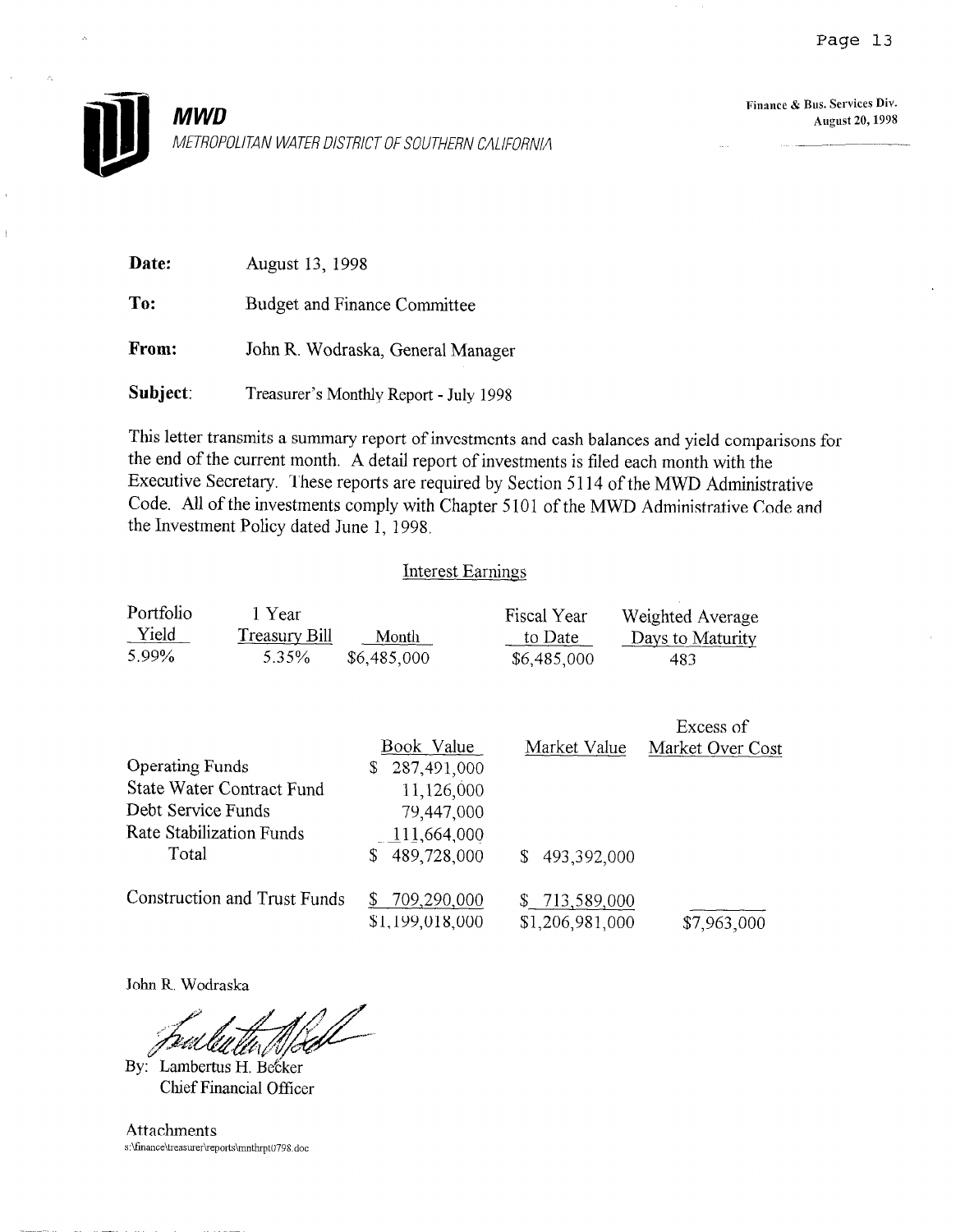## THE METROPOLITAN WATER DISTRICT OF SOUTHERN CALIFORNIA  $F_{\text{finance}} \& \text{Bus. Services Div.}$

August 20, 1998  $\frac{1}{2}$ 

 $\mathbb{L}$ 

#### Summary Report of Investment Activity & Status of Cash for the Month Ending July 31, 1998 (Shown at Book Value and \$ in Thousands)

|                                                            |                |                  |              |                   |                    | % of Portfolio |           |
|------------------------------------------------------------|----------------|------------------|--------------|-------------------|--------------------|----------------|-----------|
| <b>SECURITIES:</b>                                         | <b>BALANCE</b> | <b>PURCHASES</b> | <b>SALES</b> | <b>MATURITIES</b> | <b>BALANCE</b>     |                | ACT. CODE |
| U. S. TREASURY                                             | \$142,146      |                  |              | \$12,146          | \$130,000          | 10.8           | 100       |
| U.S. GUARANTEES-GNMA'S                                     | \$9,028        |                  |              | \$236             | \$8,792            | 0.7            | 100       |
| <b>FEDERAL AGENCIES</b>                                    | \$128,664      | \$500            |              | \$6,422           | \$122,742          | 10.2           | 50        |
| <b>REPURCHASE AGREEMENTS</b>                               | \$44,000       |                  |              | \$44,000          | \$0                | 0.0            | 50        |
| <b>BANKERS' ACCEPTANCES</b>                                | \$51,120       | \$29,130         |              | \$20,609          | \$59,641           | 5.0            | 40        |
| <b>COMMERCIAL PAPER</b>                                    | \$412,005      | \$2,715,629      |              | \$2,865,379       | \$262,255          | 21.9           | 30        |
| <b>NEGOTIABLE CERTIFICATES</b><br>OF DEPOSIT               | \$317,579      | \$26,988         |              | \$17,976          | \$326,591          | 27.2           | 30        |
| <b>TIME DEPOSITS</b>                                       | \$1,799        |                  |              |                   | \$1,799            | 0.2            |           |
| <b>SHARES OF BENEFICIAL</b><br><b>INTEREST</b>             | \$0            |                  |              |                   | \$0                | 0.0            | 15        |
| <b>LOCAL AGENCY INVESTMENT</b><br><b>FUND - CALIFORNIA</b> | \$20,000       |                  |              |                   | \$20,000           | 1.7            |           |
| <b>MEDIUM TERM NOTES</b>                                   | \$255,908      | \$1,007          |              | \$35,146          | \$221,769          | 18.5           | 20        |
| <b>ASSET-BACKED SECURITIES</b>                             | \$47,076       |                  |              | \$2,108           | \$44,968           | 3.8            | 10        |
| <b>MUNICIPAL BONDS</b>                                     | \$461          |                  |              |                   | \$461              | 0.0            |           |
| <b>SUBTOTAL</b>                                            | \$1,429,786    | \$2,773,254      | \$0          | \$3,004,022       | \$1,199,018        | 100.0          |           |
|                                                            |                |                  |              |                   |                    |                |           |
| CASH:                                                      |                |                  |              |                   |                    |                |           |
| <b>DEMAND ACCOUNTS</b>                                     | \$483          | \$1,707          |              |                   | \$2,190            |                |           |
| PETTY CASH                                                 | \$10           |                  |              |                   | 0<br>\$10          |                |           |
| LESS OVERNIGHT INVEST.                                     | (\$6,574)      | \$725            |              |                   | (\$5,849)          |                |           |
| <b>SUBTOTAL</b>                                            | (\$6,081)      | \$2,432          | \$0          | \$0               | (\$3,649)          |                |           |
| <b>TOTAL</b>                                               | \$1,423,705    | \$2,775,686      | \$0          | \$3,004,022       | $\sqrt{1,195,369}$ |                |           |

A) Petty Cash, \$10,000

B) Includes investment of outstanding checks.

Note: Sales and Purchases may contain internal transfers.

Note: Excludes \$138,238,000 in cash and securities held in escrow for the District's crossover refunding bonds.

 $\lambda$